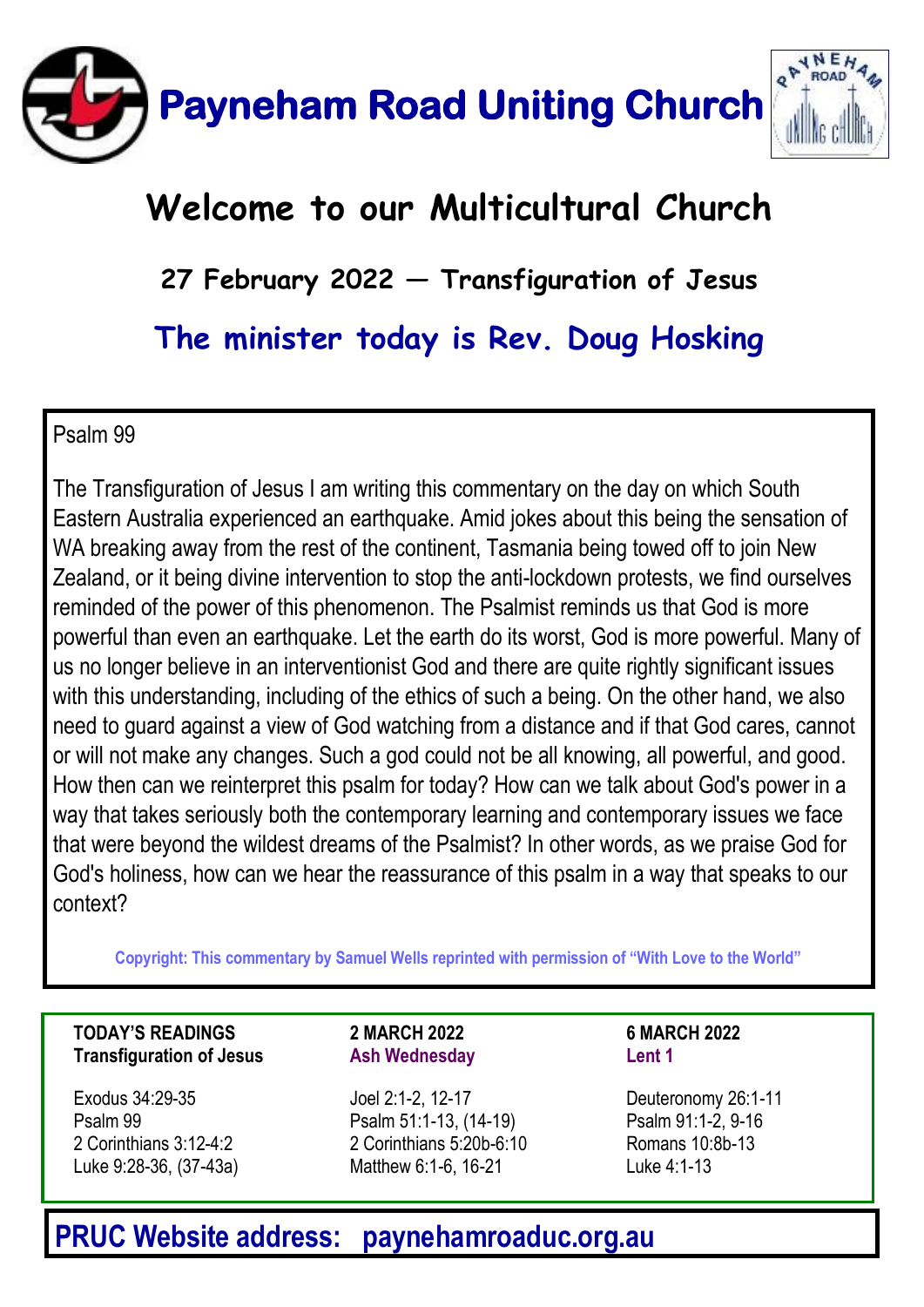## **Church Family News**

Please remember in your prayers: Betty N., Marj G., John & Heather, Dennis H., Lyle S. Doug Faulkner, Jan C., Ray & Jackie



Mery (2nd) Hannah (20th)

Richard (2nd) Judy R. (24th) Youngsoon (6th) Michelle (31st)

Congratulations to Jackie & Ray G. who will be married for 71 years on 10 March.

Brenton (13th)



### **Ash Wednesday services will be 2 March:**

Payneham Road UC at 10.00am and Prospect Road UC at 7.00pm. You are welcome to attend either service.

**Elections of office bearers, Councillors and other key leaders** at Payneham Road UC will take place at the Congregational AGM, 6 March 2022. There are still places if you wish to nominate. Please see Lesley Warner asap. Commissioning of Council members' Service will be 26 March.

### **Working Bee– Please note: change of date**:

Saturday, 12 March at 10.00am — Outdoor so please bring any gardening tools if you have them.

### **Entering the when there are others in Hall.**

Please don't forget that masks are mandatory when you enter public buildings in South Australia. When you enter the church hall (or the church) for any reason, you must check in with the My Gov QR check code and wear your mask, particularly when there are others in those buildings.

### **Advance Notice—Lenten Studies**

Lenten Bible Study will be on Thursdays, starting 10 March. We will be gathering at 6:30pm in the kitchen for six weeks from 10 March to 14 April. The study will be based on a study guide by Tom Wright. Please register your interest with **Rev. Do Young Kim.**

Also… **YAGs—Potluck and barbecue lunch Easter Sunday.** All welcome!`

### **COFFEE, CHAT & CRAFT**

The Coffee, Chat & Craft group will have their first meeting for 2022 on Thursday, 3 March in the Marj Fooks Room (Kitchen). This meeting is for coffee and chat.







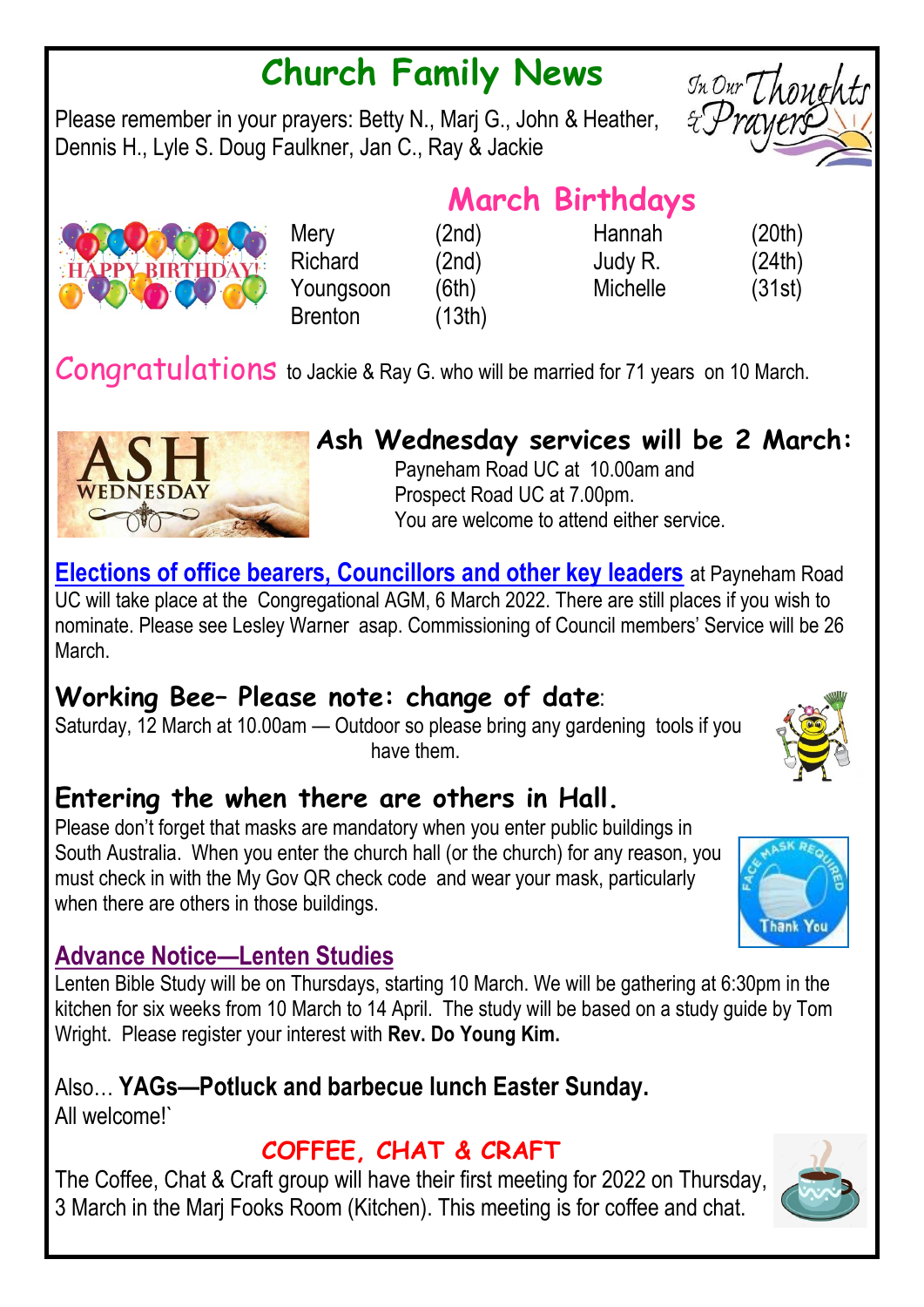### **DIARY DATES**

| Tue 1 Mar          | 6.30pm  | <b>Pancake Tuesday at Prospect Road UC</b>       | see notice      |
|--------------------|---------|--------------------------------------------------|-----------------|
| Wed 2 Mar          | 10.00am | Ash Wednesday -see next newsletter for more info | Church          |
| Thu 3 Mar          | 9.30am  | <b>Coffee, Chat &amp; Craft</b>                  | <b>MF</b> room  |
| Fri 4 Mar          | 10.00am | World Day of Prayer-Maylands Church of Christ    | <b>MCC</b>      |
| Sun 6 Mar          | 11.00am | Annual General Meeting of the Congregation       | Church          |
| Sun 6 Mar          | All day | <b>First Sunday in Lent</b>                      |                 |
| Thu 10 Mar         | TBA     | Lenten Studies with Do Young commence.           | <b>MF Room</b>  |
| Sat 12 Mar         | 10.00am | <b>Working Bee-Church grounds</b>                | <b>Outside</b>  |
| Sun 20 Mar         | 10.00am | <b>Commissioning Service for Council Members</b> | Church          |
| Tue 22 Mar         | 6.30pm  | <b>Church Council Meeting</b>                    | MF room         |
| <b>Sat 2 April</b> | 8.30am  | <b>Garage Sale</b>                               | <b>Big Shed</b> |



### **World Day of Prayer—Friday 4 March**

All are invite to the local service at Maylands Church of Christ. 157/159 Portrush Road, Maylands at 10.00am.

### **International Women's Day Ecumenical Breakfast**

Churches Together SA invites all women to an 'Ecumenical Women's Day Breakfast' to celebrate the Women of the Bible on Friday, 4th March, 2022 from 7.00-9.00am at

Cachemira Cafe, 137 Magill Road, Stepney. Speaker: Rev. Assoc. Professor Vicky Balabanski. Cost: \$40 per person. [Register at this link](https://protect-au.mimecast.com/s/oYveCP7y2qcOrovRtz0cZWx?domain=unitingchurchinsa.cmail20.com) or call [0477 019 163](https://www.google.com/search?q=admin%40churchestogethersa.org.au&rlz=1C1AVFC_enAU780AU780&oq=admin%40churchestogethersa.org.au&aqs=chrome..69i57j69i61j69i58j69i61.1454j0j4&sourceid=chrome&ie=UTF-8#) 



### **NEW BANK ACCOUNT** :

The church has a new bank account.

New details are as follows:

**Westpac Bank - Norwood**

**Payneham Road Uniting Church BSB: 035 039 ACCOUNT NO: 546 959**